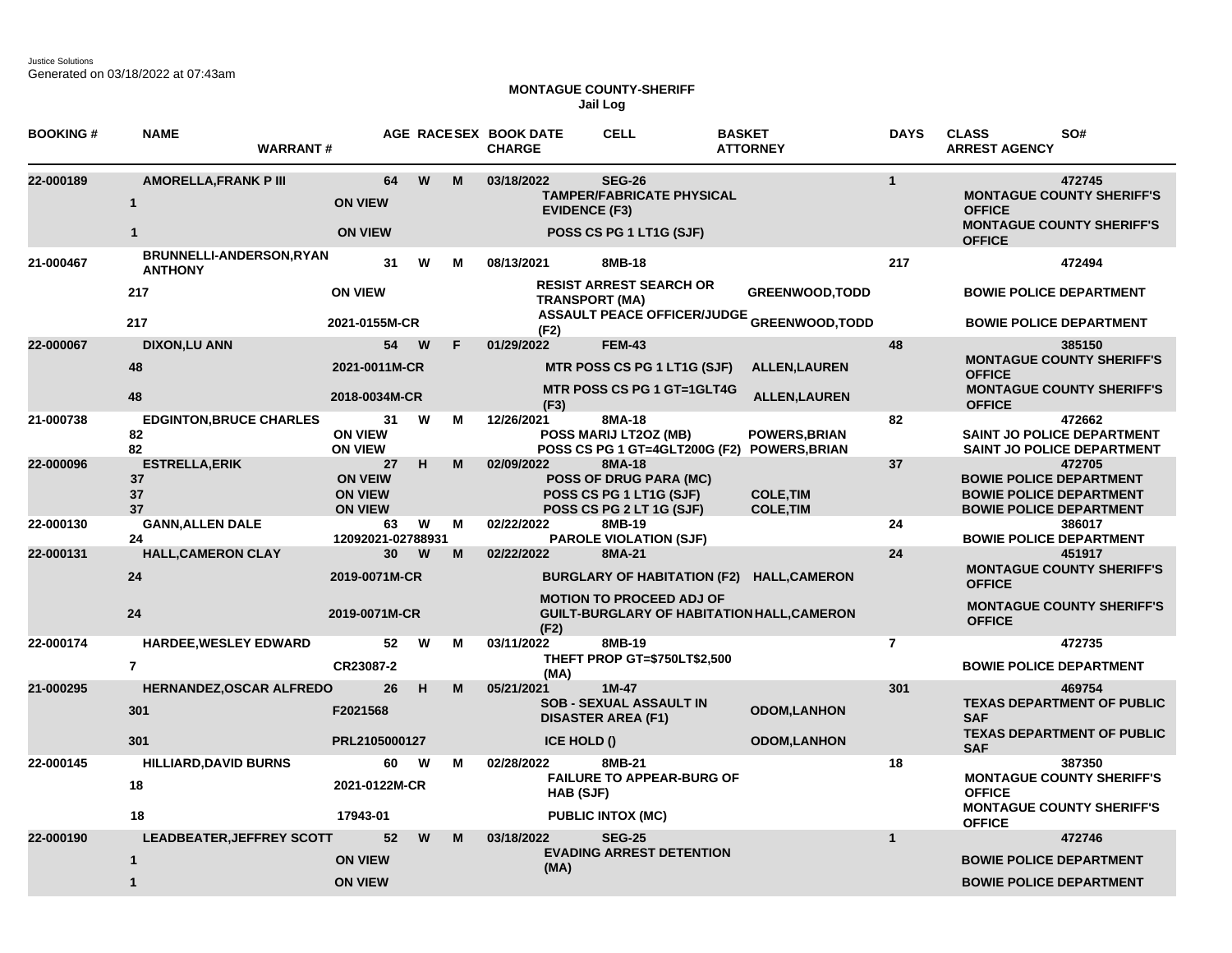|           |                               |                                |   |   | <b>ASSAULT PEACE OFFICER/JUDGE</b><br>(F2)                                   |                        |                                                   |                                                   |
|-----------|-------------------------------|--------------------------------|---|---|------------------------------------------------------------------------------|------------------------|---------------------------------------------------|---------------------------------------------------|
| 22-000188 | <b>MAYES,AMBER DAWN</b><br>1  | 33<br><b>ON VIEW</b>           | W | F | 03/17/2022<br><b>DT-38</b><br>POSS CS PG 1 GT=1GLT4G (F3)                    |                        | $\mathbf{1}$                                      | 471491<br><b>BOWIE POLICE DEPARTMENT</b>          |
| 21-000744 | <b>MONEY, WESLEY FRANKLIN</b> | 25                             | W | M | 12/29/2021<br>8MB-21                                                         |                        | 79                                                | 471337                                            |
|           | 79                            | <b>ON VIEW</b>                 |   |   | <b>EVADING ARREST DETENTION</b><br>(MA)                                      |                        |                                                   | <b>BOWIE POLICE DEPARTMENT</b>                    |
|           | 79                            | <b>ON VIEW</b>                 |   |   | POSS STOLEN PROP(THEFT PROP<br>\$100-\$750) (MB)                             |                        |                                                   | <b>BOWIE POLICE DEPARTMENT</b>                    |
|           | 79                            | <b>ON VIEW</b>                 |   |   | <b>FRAUD USE/POSS IDENTIFYING</b><br>INFO # ITEMS $5LT10$ (F3)               | <b>JORDAN, COLLIN</b>  |                                                   | <b>BOWIE POLICE DEPARTMENT</b>                    |
|           | 79                            | <b>ON VIEW</b>                 |   |   | <b>POSS DANGEROUS DRUG (MA)</b>                                              | <b>JORDAN, COLLIN</b>  |                                                   | <b>BOWIE POLICE DEPARTMENT</b>                    |
|           | 79                            | 2021-0142M-CR                  |   |   | <b>CAPIAS/MTP-POSS CS PG 1 LT1G</b><br>(SJF)                                 | <b>JORDAN, COLLIN</b>  |                                                   | <b>BOWIE POLICE DEPARTMENT</b>                    |
| 22-000022 | <b>NEISS, JERRY ALAN</b>      | 35                             | W | м | <b>TRS-48</b><br>01/12/2022<br>FAIL TO COMPLY SEX OFF DUTY                   |                        | 65                                                | 464970<br><b>MONTAGUE COUNTY SHERIFF'S</b>        |
|           | 65                            | F20212625                      |   |   | TO REG LIFE/ANNUAL (F3)                                                      | <b>JORDAN, COLLIN</b>  |                                                   | <b>OFFICE</b>                                     |
| 22-000065 | PADGETT, AMY ELIZABETH        | 25                             | W | F | 01/29/2022<br><b>FEM-43</b>                                                  |                        | 48                                                | 469738                                            |
|           | 48                            | 2020-0042M-CR                  |   |   | MTR - BURGLARY OF HABITATION <sub>COLE,</sub> TIM<br>(F2)                    |                        |                                                   | <b>SAINT JO POLICE DEPARTMENT</b>                 |
|           | 48                            | 2020-0153M-CR                  |   |   | MTR - POSS CS PG 1 GT=1GLT4G<br>(F3)                                         | <b>COLE, TIM</b>       |                                                   | <b>SAINT JO POLICE DEPARTMENT</b>                 |
|           | 48                            | 2020-0154M-CR                  |   |   | MTR - POSS CS PG 1 LT1G (SJF)                                                | <b>COLE, TIM</b>       |                                                   | <b>SAINT JO POLICE DEPARTMENT</b>                 |
|           | 48                            | 2021-0192M-CR                  |   |   | <b>MTR - POSS CS PG 1</b><br>GT=4GLT200G (F2)                                | <b>COLE, TIM</b>       |                                                   | SAINT JO POLICE DEPARTMENT                        |
| 22-000186 | PRINCE, CHRISTOPHER WESLEY    | 30                             | W | M | 03/17/2022<br>8MA-19                                                         |                        | 1                                                 | 472744                                            |
|           | 1                             | <b>ON VIEW</b>                 |   |   | MAN DEL CS PG 1 GT=400G (F1)                                                 |                        |                                                   | <b>TEXAS DEPARTMENT OF PUBLIC</b><br><b>SAF</b>   |
| 22-000155 | <b>ROY, EVAN NATHANIEL</b>    | 37                             | W | M | 03/03/2022<br>8MB-18<br><b>PAROLE VIOLATION-BLUE</b>                         |                        | 15                                                | 472727<br><b>TEXAS DEPARTMENT OF PUBLIC</b>       |
|           | 15                            | 03022022 - 06680380            |   |   | <b>WARRANT()</b>                                                             |                        |                                                   | <b>SAF</b>                                        |
| 21-000266 | SANDERS, LANE JOSEPH          | 25                             | W | M | 05/07/2021<br>8M-16                                                          |                        | 315                                               | 471332                                            |
|           | 315                           | 2020-0133M-CR<br>2020-0134M-CR |   |   | <b>MTP - POSS CS PG 1</b><br>GT=4GLT200G (F2)<br><b>MTP - EVADING ARREST</b> | <b>WILLIAMS, ROGER</b> |                                                   | <b>BOWIE POLICE DEPARTMENT</b>                    |
|           | 315                           |                                |   |   | <b>DETENTION W/VEH OR</b><br><b>WATERCRAFT (SJF)</b>                         | Williams, Roger        |                                                   | <b>BOWIE POLICE DEPARTMENT</b>                    |
|           | 315                           | <b>ON VIEW</b>                 |   |   | <b>RESIST ARREST SEARCH OR</b>                                               | Williams, Roger        |                                                   | <b>BOWIE POLICE DEPARTMENT</b>                    |
| 22-000164 | SOUTHARD, JOSHUA DDALE        | 31                             | W | M | <b>TRANSPORT (MA)</b><br>03/08/2022<br>8MA-19                                |                        | 10                                                | 472732                                            |
|           | 10                            | 003006                         |   |   | <b>UNAUTH USE OF VEHICLE (SJF)</b>                                           |                        |                                                   | <b>MONTAGUE COUNTY SHERIFF'S</b><br><b>OFFICE</b> |
|           | 10                            | MS1127199011665                |   |   | <b>UNAUTH USE OF VEHICLE (SJF)</b>                                           |                        | <b>MONTAGUE COUNTY SHERIFF'S</b><br><b>OFFICE</b> |                                                   |
|           | 10                            | F2O222662                      |   |   | <b>PROHIBITED SUBSTANCE IN A</b><br><b>CORRECTIONAL FACILITY (F3)</b>        |                        |                                                   | <b>MONTAGUE COUNTY SHERIFF'S</b><br><b>OFFICE</b> |
| 22-000176 | <b>STEWART, BOBBY</b>         | 56                             | W | M | 03/12/2022<br>8MB-18                                                         |                        | 6                                                 | 416731                                            |
|           | 6                             | CF-2022-108<br>CF-2022-109     |   |   | <b>SOB - UNLAWFUL POSSESSION</b><br>FIREAM BY FELON (F3)                     |                        |                                                   | <b>MONTAGUE COUNTY SHERIFF'S</b><br><b>OFFICE</b> |
|           | 6                             |                                |   |   | <b>SOB - THEFT PROP</b><br>GT=\$2,500LT\$30K (SJF)                           |                        |                                                   | <b>MONTAGUE COUNTY SHERIFF'S</b><br><b>OFFICE</b> |
|           | 6                             | CF-2022-110                    |   |   | SOB - MAN DEL CS PG 1 LT1G<br>(SJF)                                          |                        |                                                   | <b>MONTAGUE COUNTY SHERIFF'S</b><br><b>OFFICE</b> |
| 22-000026 | <b>STEWART, SILVER SHADOW</b> | 25                             | W | M | 8MB-19<br>01/14/2022                                                         |                        | 63                                                | 469271                                            |
|           | 63                            | <b>ON VIEW</b>                 |   |   | <b>MAN DEL CS PG 2 OR 2-A</b><br>GT=4GLT400G (F1)                            | <b>JORDAN, COLLIN</b>  |                                                   | <b>MONTAGUE COUNTY SHERIFF'S</b><br><b>OFFICE</b> |